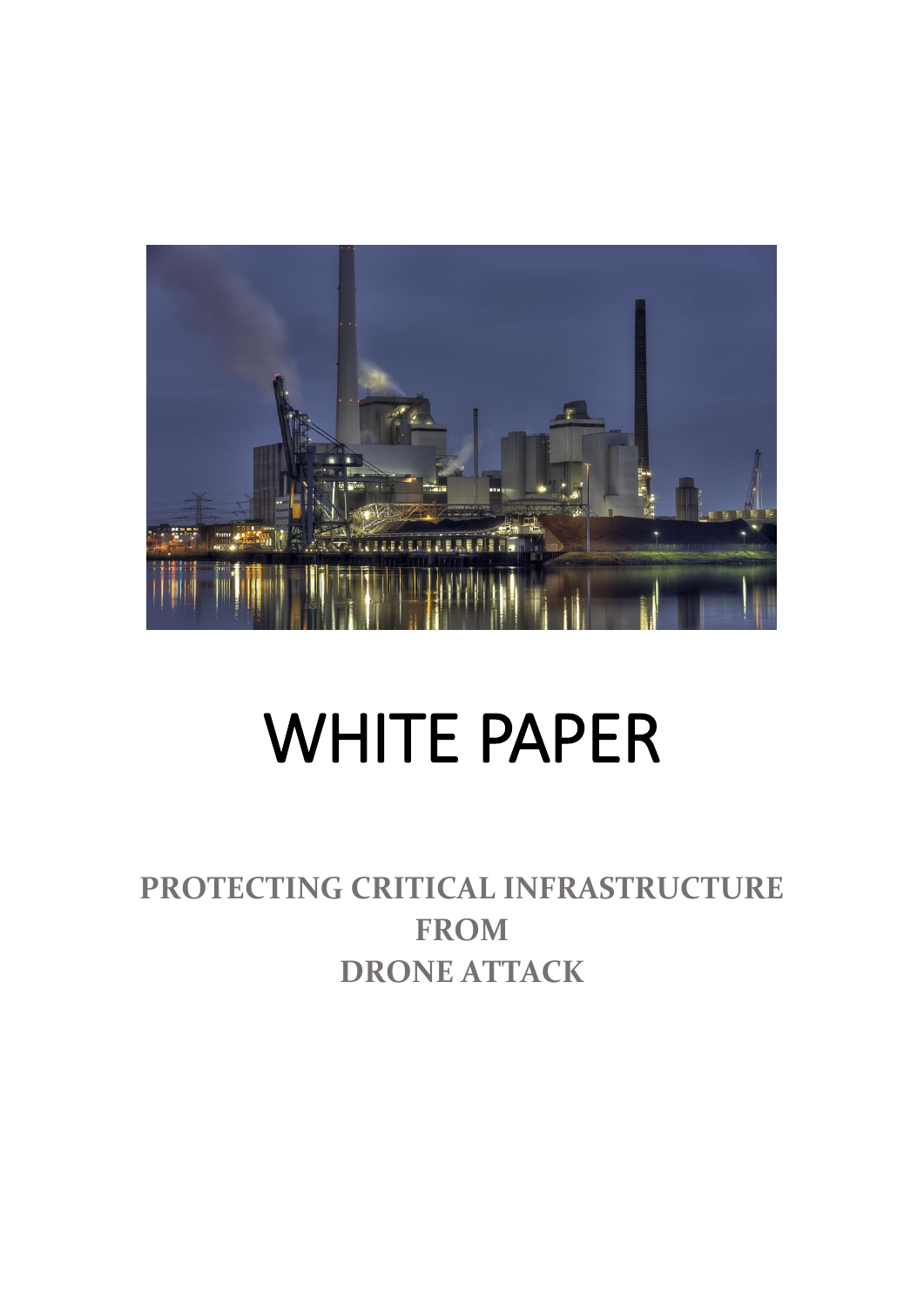## **1. INTRODUCTION: CLEAR AND PRESENT DANGER**

As has been shown by the recent repeated attacks on critical infrastructure in the Middle East, Drones are no longer a theoretical threat to critical infrastructure but must be considered a clear and present danger!

A SKY News investigation in February this year found that the number of drone incidents reported to UK police forces had risen by 40 per cent between 2016 and 2018 to 2,400 incidents, including dozens of reports of drones being flown within the flightpaths of airports.

Drones themselves pose a threat – an unmanned aerial vehicle; small enough to avoid detection of some radars, large enough to carry an unspecified payload, or a camera, operated by person or persons unknown.

Now, if that threat is used in the immediate vicinity or above a critical infrastructure then that not only presents a threat, but a challenge to the security protection of that infrastructure.

The purpose of this document is to show the benefits of the MARSS Land Based Drone Detection System in a Critical Infrastructure detection and protection role.

> *"Critical Infrastructure is an asset or system which is essential for the maintenance of critical societal functions. The damage to a critical infrastructure, its destruction or disruption by natural disasters, terrorism, criminal activity or malicious behavior may have a significant negative impact for the security of the EU and the well-being of its citizens." [European Commission](https://ec.europa.eu/home-affairs/what-we-do/policies/crisis-and-terrorism/critical-infrastructure_en)*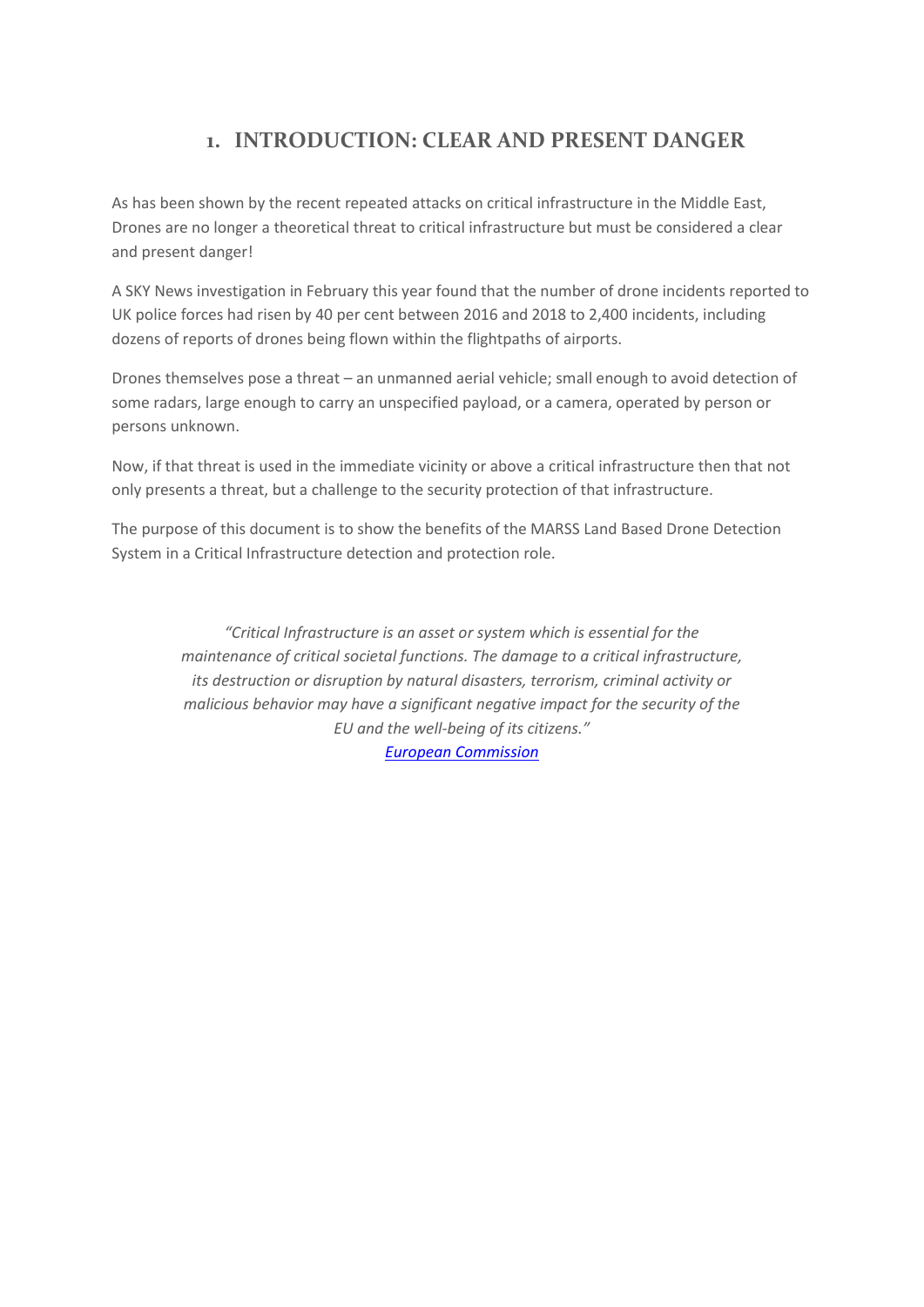## **2. PROBLEM BASED – SOLUTION FOCUSSED**

Every Critical Infrastructure Site, whether Government run, or industry operated will have a different set of priorities, specific requirements and a set of individual problems that will need solutions.

MARSS takes a sector by sector, client by client approach to finding the right solution to each problem.

The MARSS team will visit the asset, assess the current protection levels, discuss the prospective threats and create a tailor-made system to match a particular assets requirement.

As the MARSS Drone Detection System (MDDS) is sensor agnostic, it can seamlessly integrate with a wide range of third party and legacy systems and hardware, whether with an existing system or with a view to any future expansion or de-escalation plans.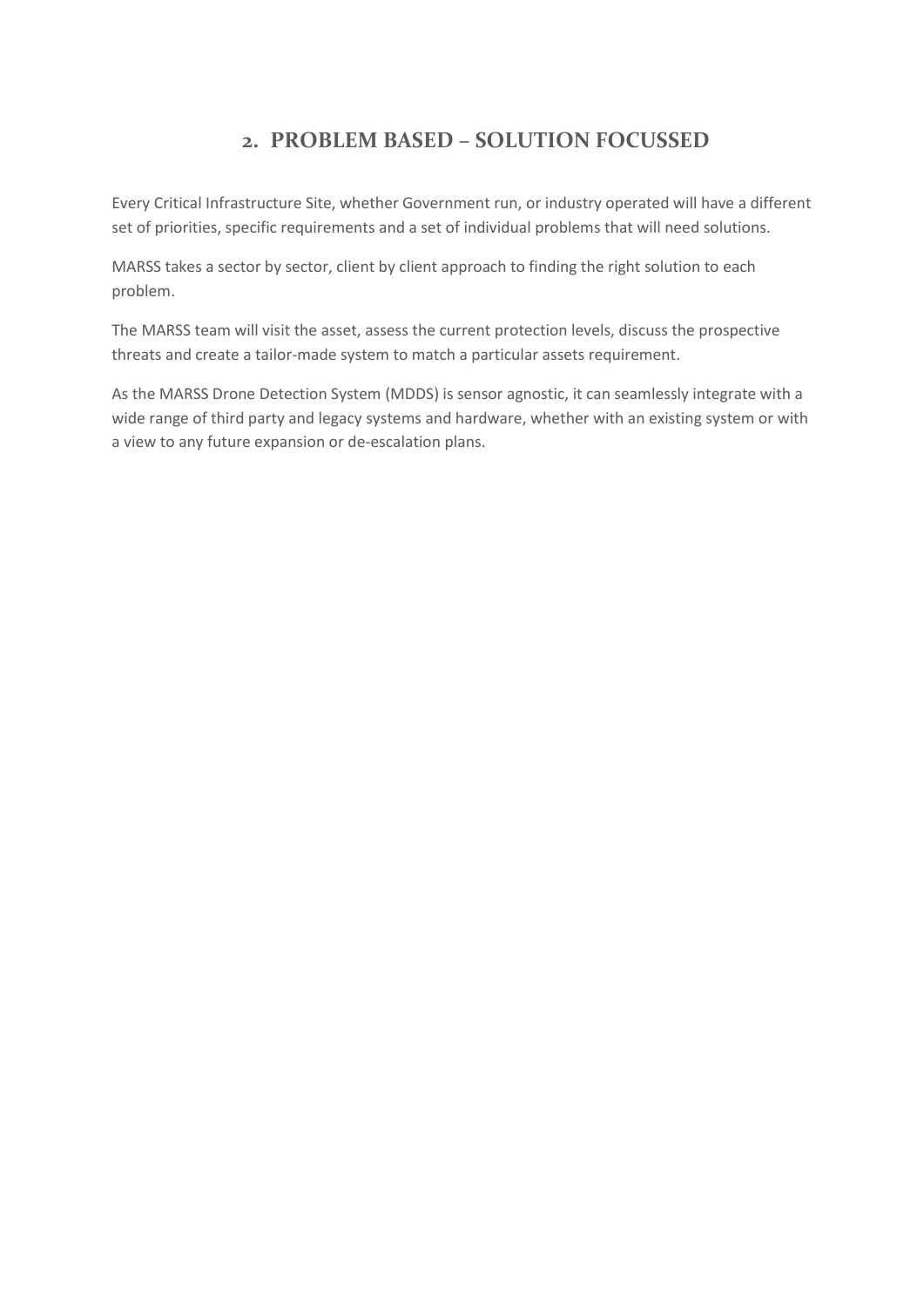## **3. LAND BASED DRONE DETECTION SYSTEM**

Any Drone Detection System needs to DETECT, CLASSIFY and RESPOND to any intruder – whether from the land, air or sea.

The backbone of the MARSS Drone Detection System is NiDAR – an intelligent, advanced, long-range surveillance system which protects coastal and land-based critical infrastructure from air, surface and underwater approaches. Providing 360-degree air, surface and underwater situation awareness.

For the purpose of this White Paper we will be looking at how the MARSS Drone Detection System (MDDS) responds to a prospective threat of a Quasef1 UAV intruding on the airspace of a land-based critical infrastructure asset.

## **3.1 QASEF 1 UAV vs MARSS DRONE DETECTION SYSTEM**

The Qasef1 is a 'loitering munition', (or Kamikaze drone) that can loiter around a target/asset for a relatively long time, find the right target and then attack it.

It is based on the Ababil-2 airframe, and is currently, solely operated by Yemeni Houthis, who have mostly used it to attack the radar components of [MIM-104](https://en.wikipedia.org/wiki/MIM-104_Patriot) Patriot surface-to-air missile, although speculation exists that a new variant of the drone named "Qasef-2K" has been designed to explode from a height of 20 meters in the air and rain shrapnel down on its target.

The current version has a payload capability of 30kg and can fly a distance of 150km.

It has a wingspan of approximately 3m, a speed of 70 m/s and a detection range of approximately 10km.

To counter this incoming threat, the MDDS will;

**DETECT** - Within 10km range of the asset the alarm is raised by NiDAR.

**CLASSIFY** - In less than 70 seconds "proof of intent" is established (in this case it is confirmed as a threat by De-escalation Measure) The drone at this stage is now 5km from the asset.

**RESPOND** - The system manually or automatically engages countermeasures which neutralise the threat. The type and capability of these countermeasures is subject to the client profile and legal jurisdiction.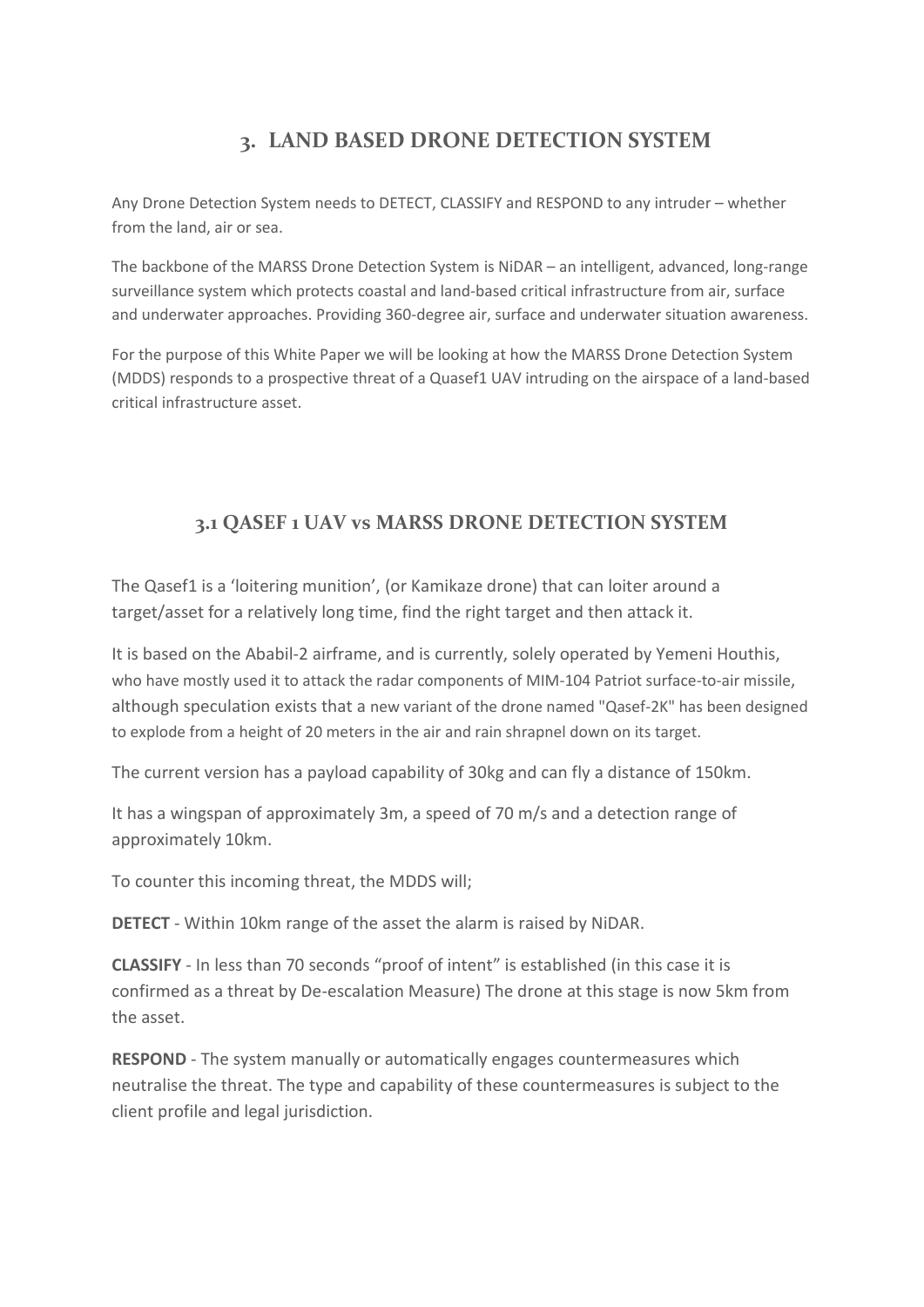## **DETECT – CLASSIFY - RESPOND**

This infographic shows the full capability of the MARSS Drone Detection Systems

10km from the asset, MDDS will detect and classify the threat, in this case Quasef1 UAV, between 1.5 and 5km from the asset the DDS will respond by de-escalating the threat, and when the UAV is more or less 1.5km away from the asset the UAV will be neutralised.

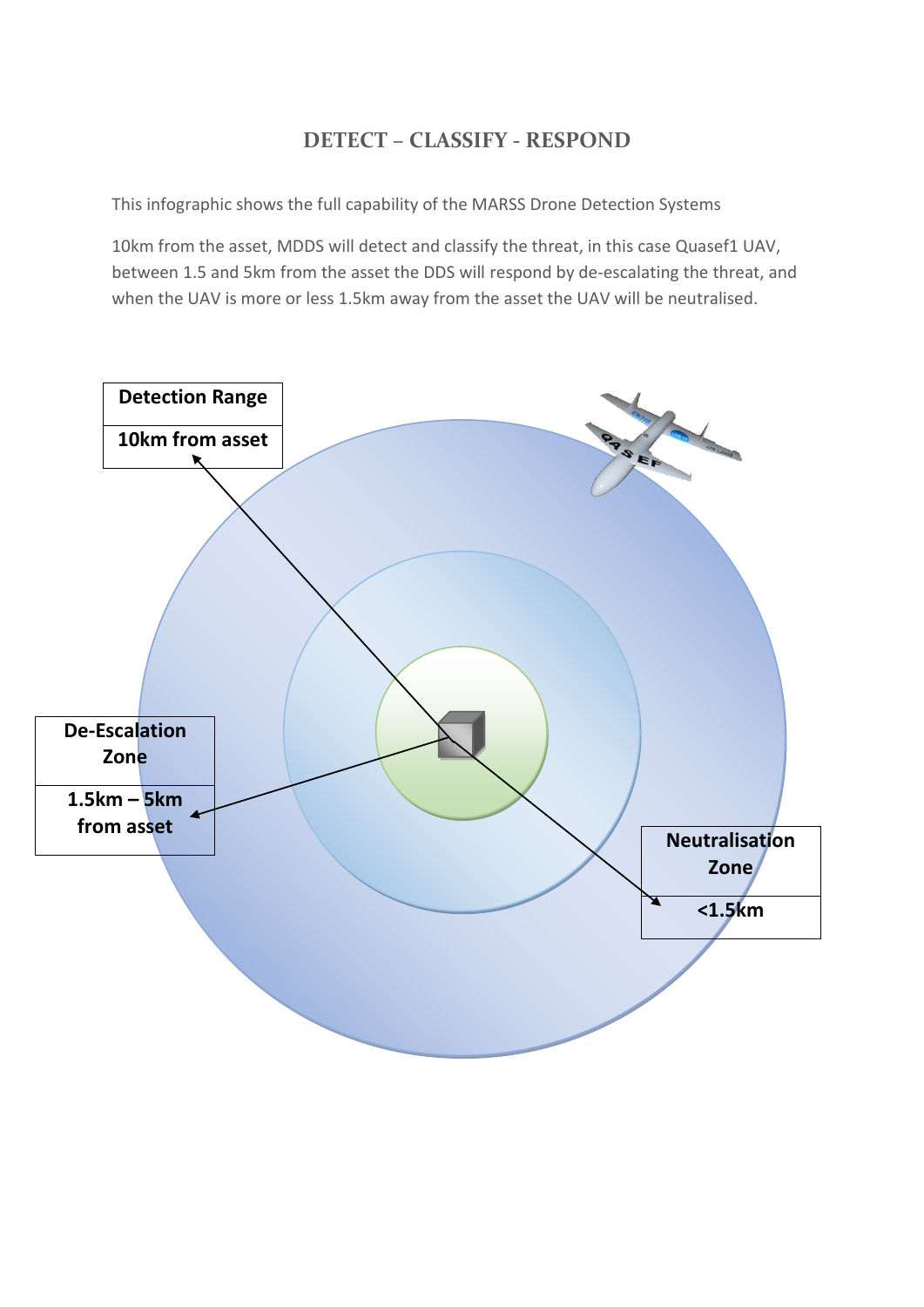## **4. SYSTEM CAPABILITY OVERVIEW**

## **4.1 DETECT**

The MARSS Drone Detection System uses multiple sensors to detect and classify multiple known and unknown air, surface and underwater objects (+1000) and simultaneously track them in real time.

The sensor and data feeds use autonomous and intelligent algorithms to detect and track multiple objects up to 20km above and 1.5km below the surface.

Intuitive Camera Control, enables multiple camera feeds to independently track targets in real-time, automatically placing the target object at the centre of the video screen whilst tracking.

An IR/DLTV switch automatically switches from Infrared (IR) Daily Living Tasks Dependent on Vision (DLTV) depending on time, date and location

- **Surface Infrared Optical Cameras**
- **Air Detection Radar**
- **RF Monitoring for Drone Detection**
- **Drone radar**

The drone radars function is to detect and classify approaching drones. The UAS Classified drone radar is a fixed array S-band radar with a detection range of 3500 – 5000m(Micro-UAS). Compliant to MIL-STD-461E means that it meets the requirements for the control of electromagnetic interference IEC 945; Maritime navigation and radio communication equipment and systems.



#### • **RF Drone Detection Citadel System**

Detection area: >5km omni-directional Detection Frequency: 50hz to 6GHz Function: Radio frequency detection of drone telemetry or video signals

Observation area: >5km omni directional Detection Frequency: 2.4 and 5.8Ghz (DJI drones only) Antenna: 4 x directional panel housed in dome Function: RF verification and decryption of DJI drone telemetry for pilot position



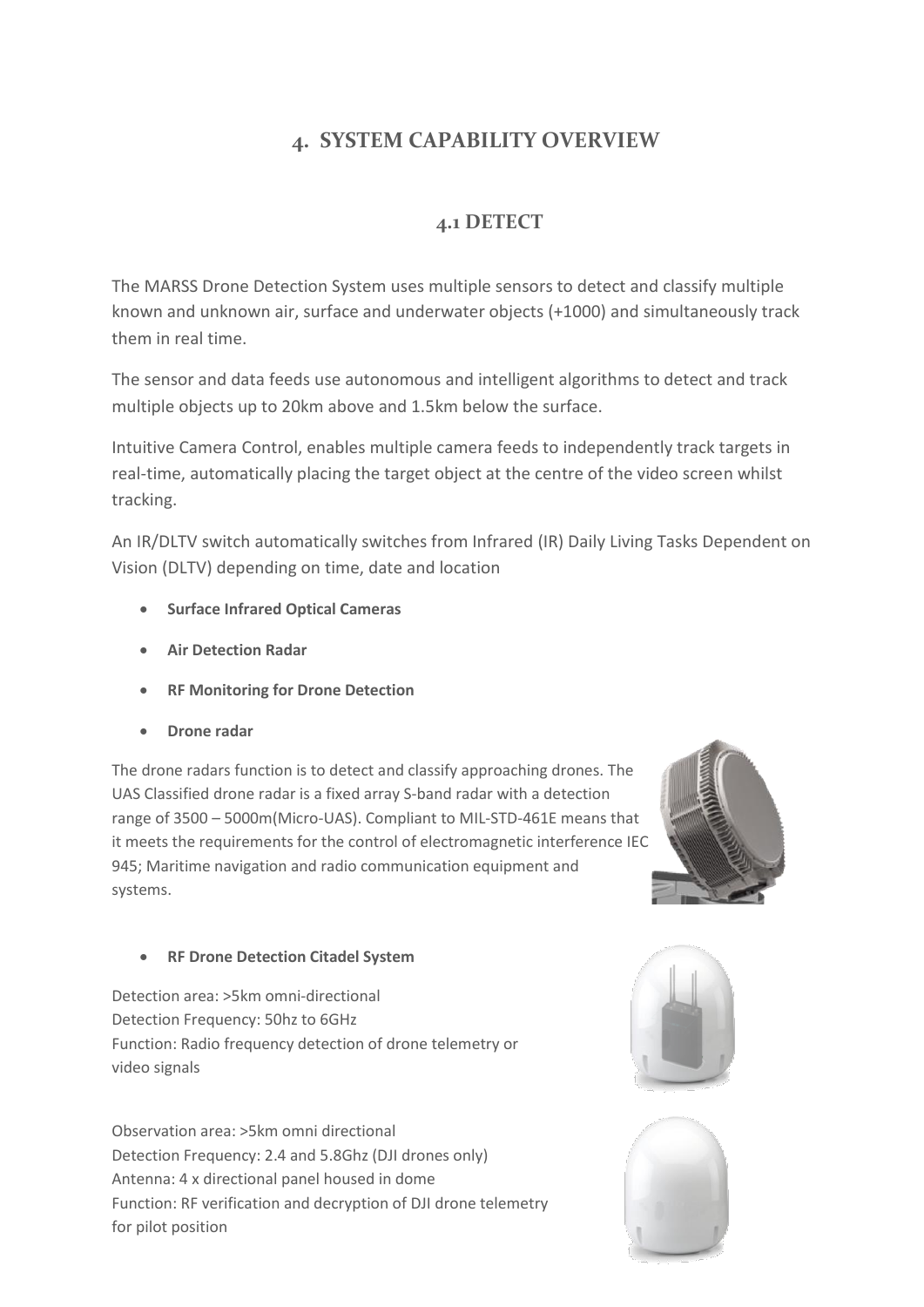## **4.2 CLASSIFY**

By integrating its multiple sensors, NiDAR DDS provides a 360-degree situational awareness picture, with live video feeds and real-time automated tracking of multiple objects. This information is overlaid on a satellite imagery or electronic map showing the assets location and surrounding areas enabling operators to intelligently determine any potential threat level and trigger alerts.

The NiDAR multi-touch Command & Control interface presents an easy to understand situational awareness picture to operators with a focus on intuitive operation to aid rapid decision making and response.

Advanced software algorithms classify unknown objects in the vicinity by analyzing behavior patterns, shape, size, history and external factors such as weather and location. It then intelligently ranks potential threat levels, automatically activating smart alerts when user determined warning and alarm zones are breached.

This system also provides an event timeline with geo-located and time stamped data storage for playback and review.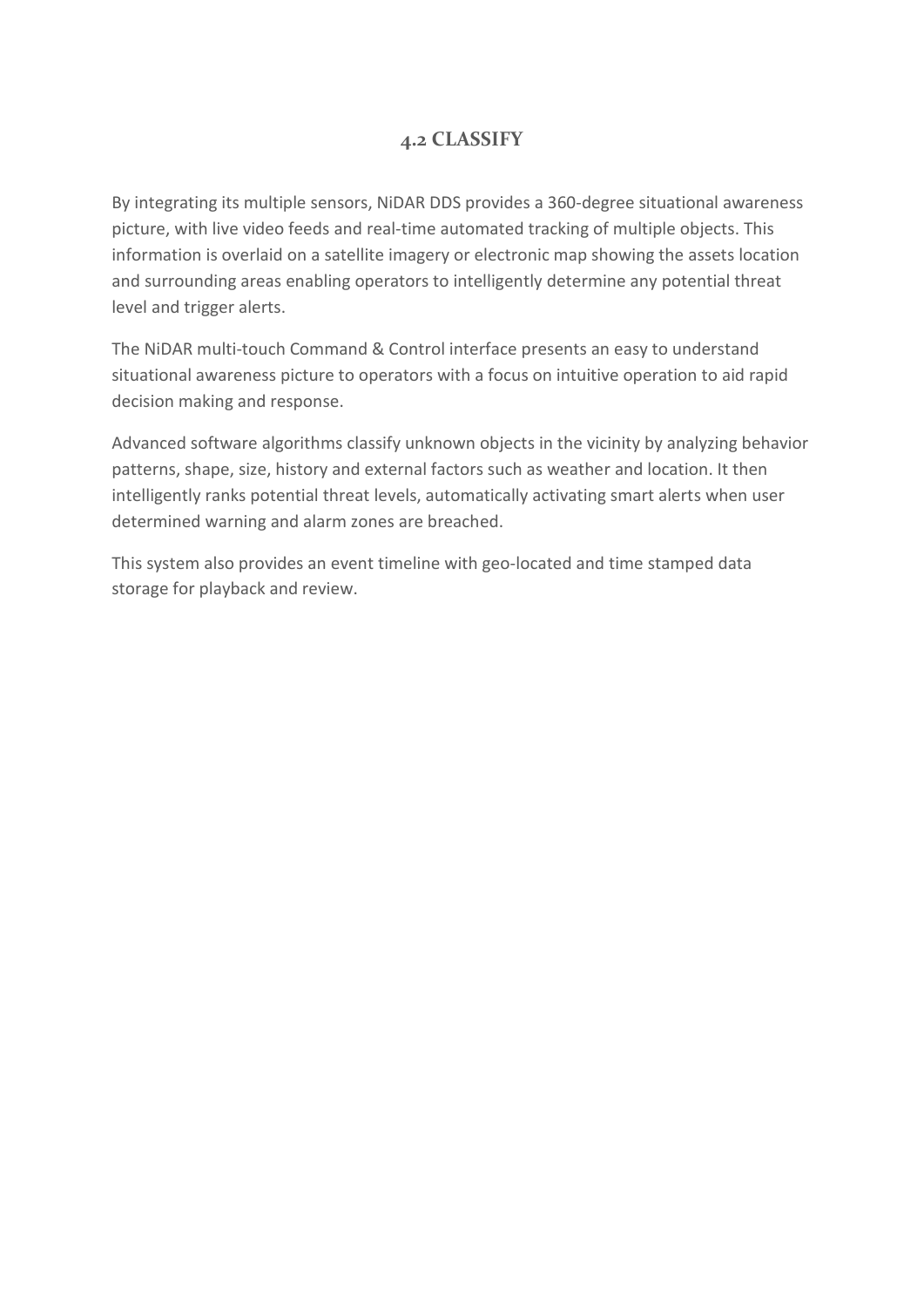#### 4.3 **RESPOND**

Once the threat has been classified and confirmed, the intuitive NiDAR multi-touch command and control interface alarm zones (which can be customised) can automatically deploy smart alerts that provide real-time visual and sound alarms which immediately notify security teams.

Smart alerts are activated when alarm zones are breached. During seamless tracking of the threat, automatic or manual deployment of integrated countermeasures are launched to deter approaches or de-escalate the threat.

The selection and activation of a countermeasure is based on the type of threat or the nature of the target and customizable protection zones around the asset provide user defined warning and alarm zones.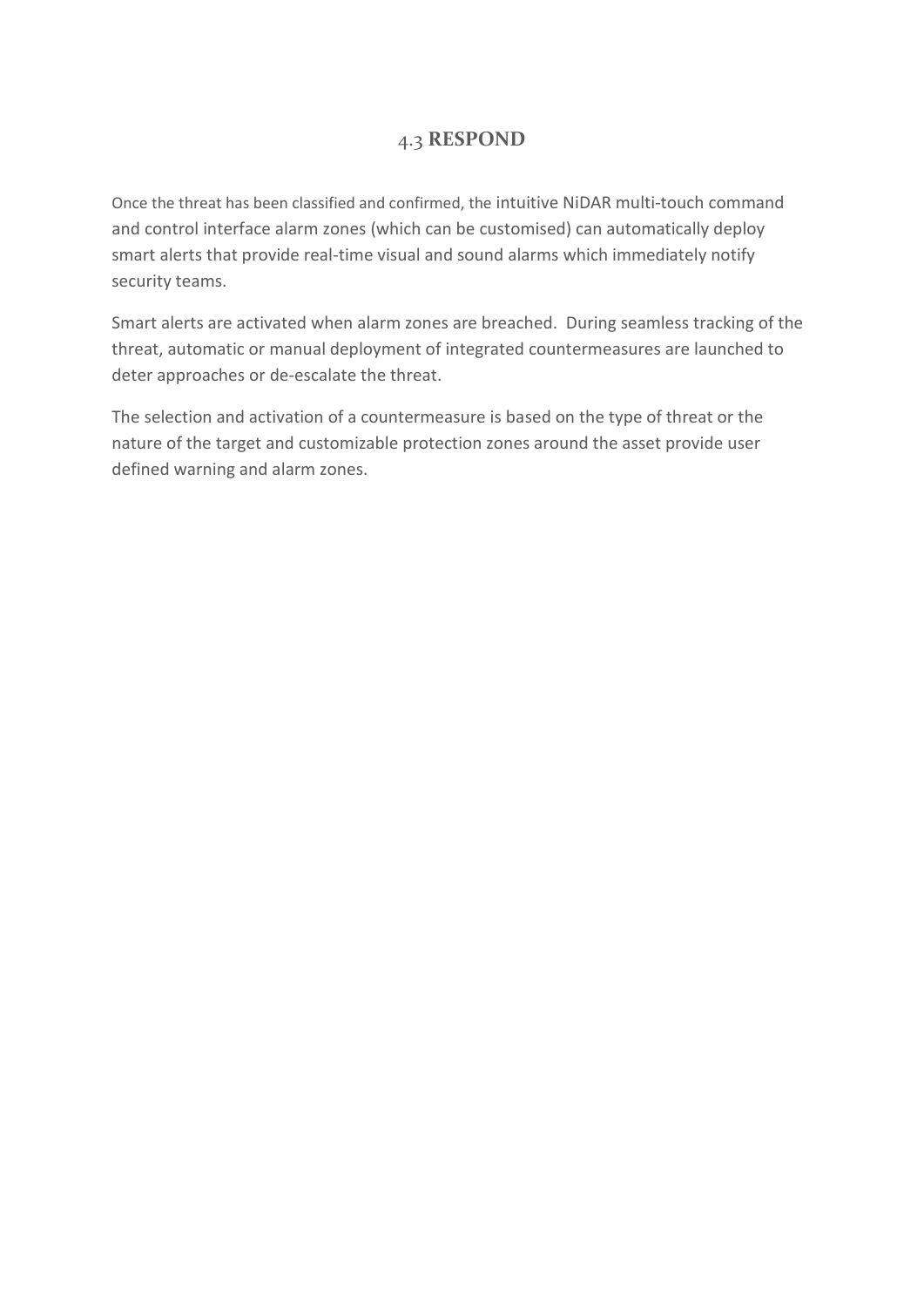## **4.4 INTELLIGENT ALARMS & COUNTERMEASURES**

A risk score will be automatically allocated to objects based on their risk level, and the alerts will be prioritised based on that risk score.

An audible alarm will provide the type, source and the direction of the threat.

The selection and readying of the countermeasure type will be based on the nature of the target.

Examples of available countermeasures include;

#### • **Kirintec "Skynet" Jammer**

The Kirintec "Skynet "is a UAV/UAS Smart Drone Jammer with a detection area of >4km. Its function is to jam only frequency band detected to minimize collateral damages. This field proven system has

a frequency range of 20MHz to 6GHz. It comes with omni-directional antennas fitted as standards, although dedicated directional low, mid and high band antenna for UAS Defeat could also be supplied to increase directional gain. It has a RF power output of Up to 80W dependent on variant chosen and can operate in temperature ranges of -20 to +60 degrees Celsius (IP65 rated).

Skynet is programmable, anti-tamper proof and has a built-in self-test.



Minimal training is required, and full support and maintenance is provided.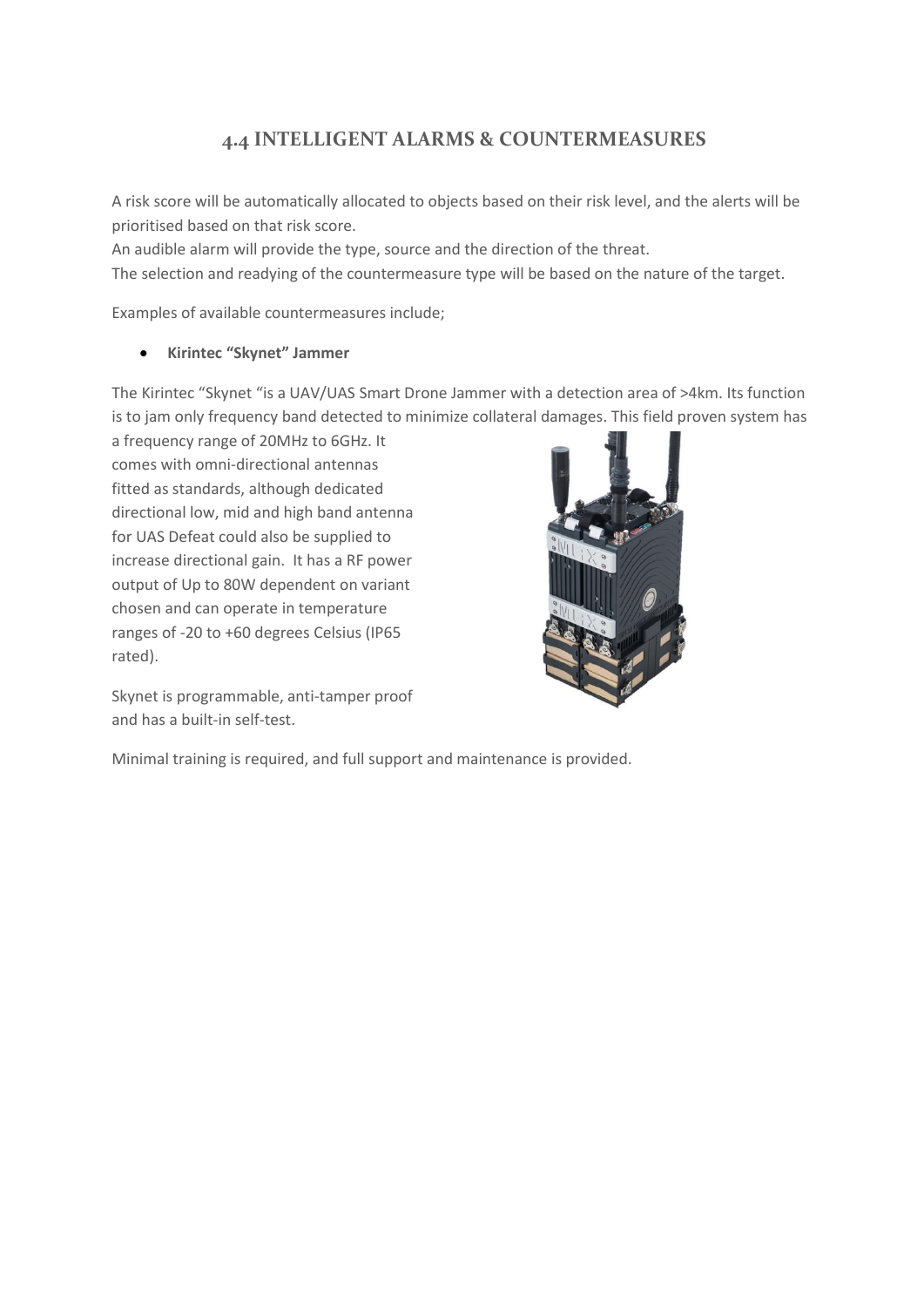## **5. COMMAND & CONTROL**

#### **5.1 NIDAR COMMAND & CONTROL STATION**

The MARSS Drone Detection System uses the NiDAR Command Station to provide a 360-degree, air, land and sea awareness to security personnel.

The NiDAR Command Station, located in the Command Room, is the main control of the system. It consists of 2 x 46" multi touch control screens, offering;

- Interface
- Real-time tracking
- Live video feeds
- Satellite backdrop
- Alarm Zone
- Event timeline
- Smart Alerts
- Object Display



NiDAR operates on a Linux server, and the User Console operating system is compatible with Linux, Windows or MAC. Its encryption is configurable AES-256 and is rated to IP67 (Ingress Protection) and an extended environmental temperature range of -20 to +70 degrees Celsius.

NiDAR is free from any export control restrictions.

NiDAR is sensor agnostic, enabling it to integrate with any existing hardware or systems, and its modular design offers the flexibility to meet future expansions

The User Interface Multitouch screens support, iOS, Windows 10 and Linux Ibuntu, and can support 100+ control station, either mobile of fixed on vessels with remote access.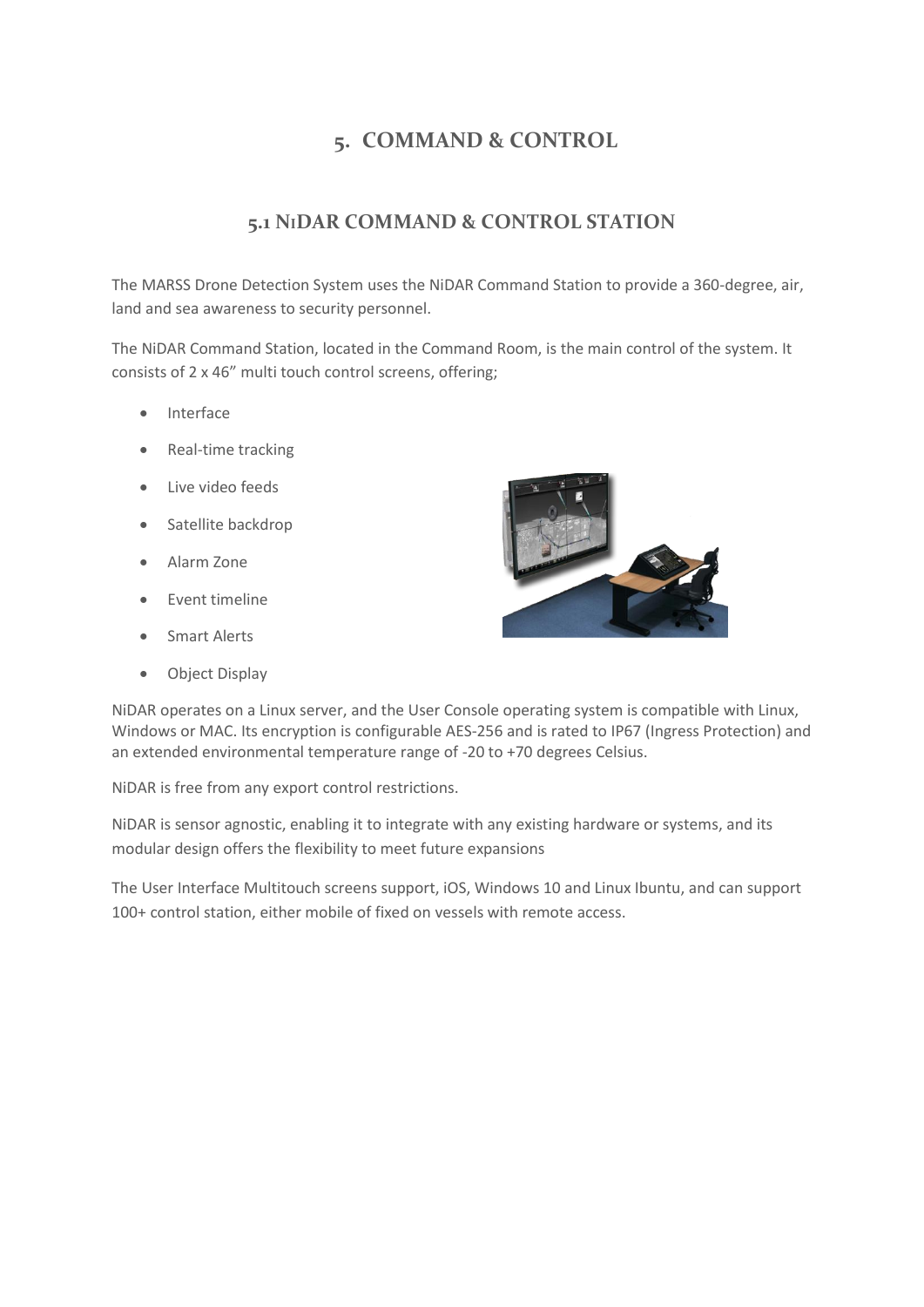#### **5.2 NIDAR MOBILE**

NiDAR Mobile offers Augmented Security delivering a simplified situational awareness picture to users on the ground, in real-time.

Critical information gathered from the NiDAR Command and Control centre is overlaid onto the field view of operational personnel on the ground, via a ruggedised tablet of smart glasses.



This GPS and gyro enabled system

supports guard and interception activities on the move by providing enhanced awareness and understanding of the threat's behaviour out of sight, or in darkness. Detailed information of the target's status, heading and speed, distance and threat level is overlaid.

NiDAR Mobile operates on a 1GHz dual core CPU and has a 1GB SDRAM / 8GB flash memory. The Lithium-ion battery has a 5-hour run time, and connects via GPS, WiFi, Bluetooth, ANT+ or Micro USB. The micro-LCD display is sunlight readable and the unit comes with interchangeable clear / tinted lenses. It is water resistant, IEC IP65 compliant and ANSI &87.1 compliant, ballistic protected for impact.

• AIS, ADS-B and Blueforce Tracker